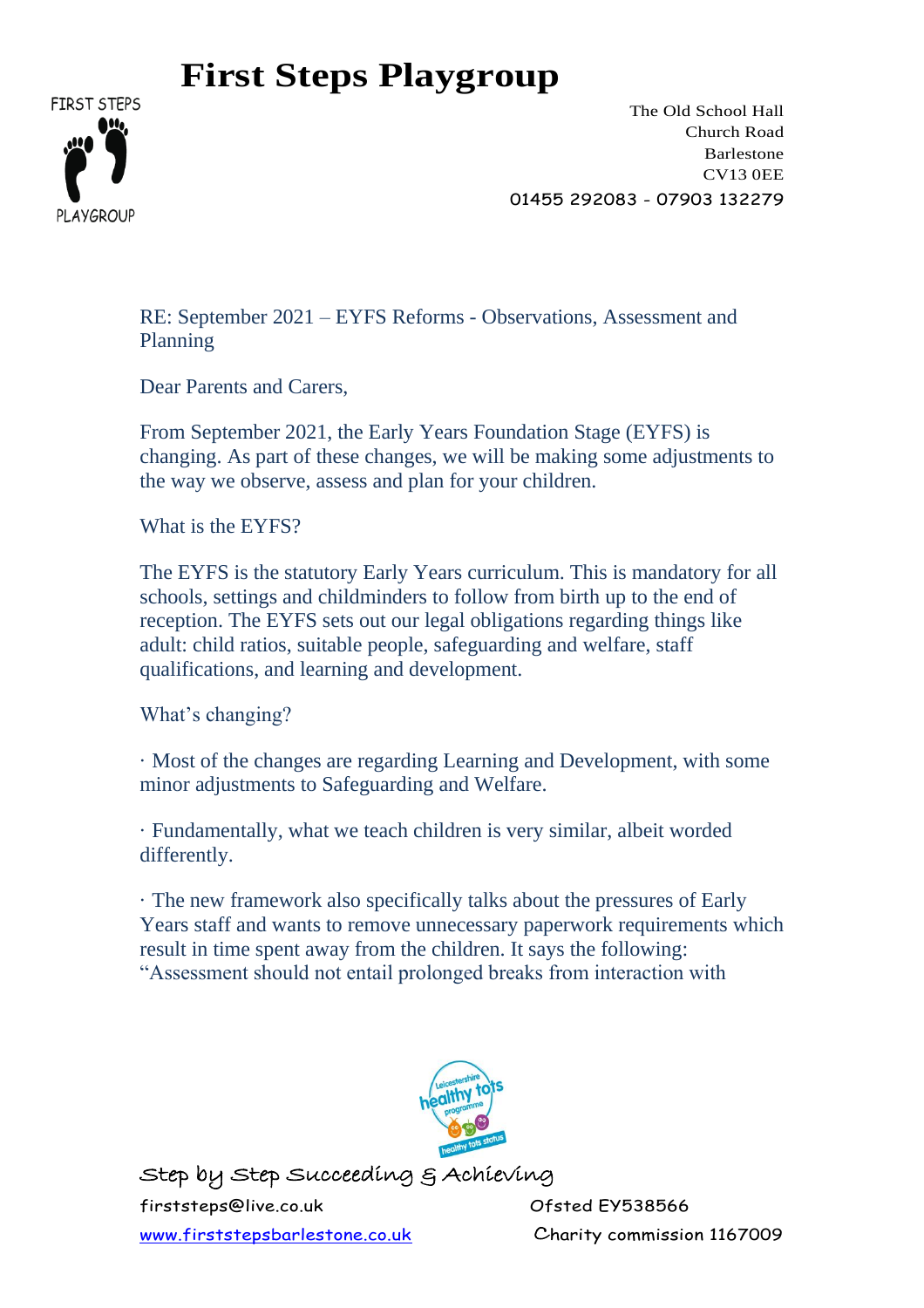

The Old School Hall Church Road Barlestone CV13 0EE 01455 292083 - 07903 132279

children, nor require excessive paperwork. When assessing whether an individual child is at the expected level of development, practitioners should draw on their knowledge of the child and their own expert professional judgement and should not be required to prove this through collection of physical evidence." – EYFS 2021

Changes to Safeguarding and Welfare

· The changes to Safeguarding and Welfare are largely wording based. For example "Local Safeguarding Children's Board" has been changed to "Local Safeguarding Partners" to reflect some recent change in structure.

· A requirement for promoting the good oral health of children has been added.

· A specific requirement for promoting staff and children's online safety has been added. This reflects the technological advances we have made since the EYFS was last reformed in 2012.

Changes to Learning and Development – Educational Programmes

· The Educational Programmes lead up to the Early Learning Goals – a description of what we want children to know by the end of Reception.

· These are divided in to 7 areas of learning. The 'Prime' areas form the basis for all learning, and the 'Specific' areas build on those skills and broaden children's understanding, experiences and knowledge. In playgroup, we always focus on the Prime areas in the first instance as they really do form the foundation for everything else.



Step by Step Succeeding & Achieving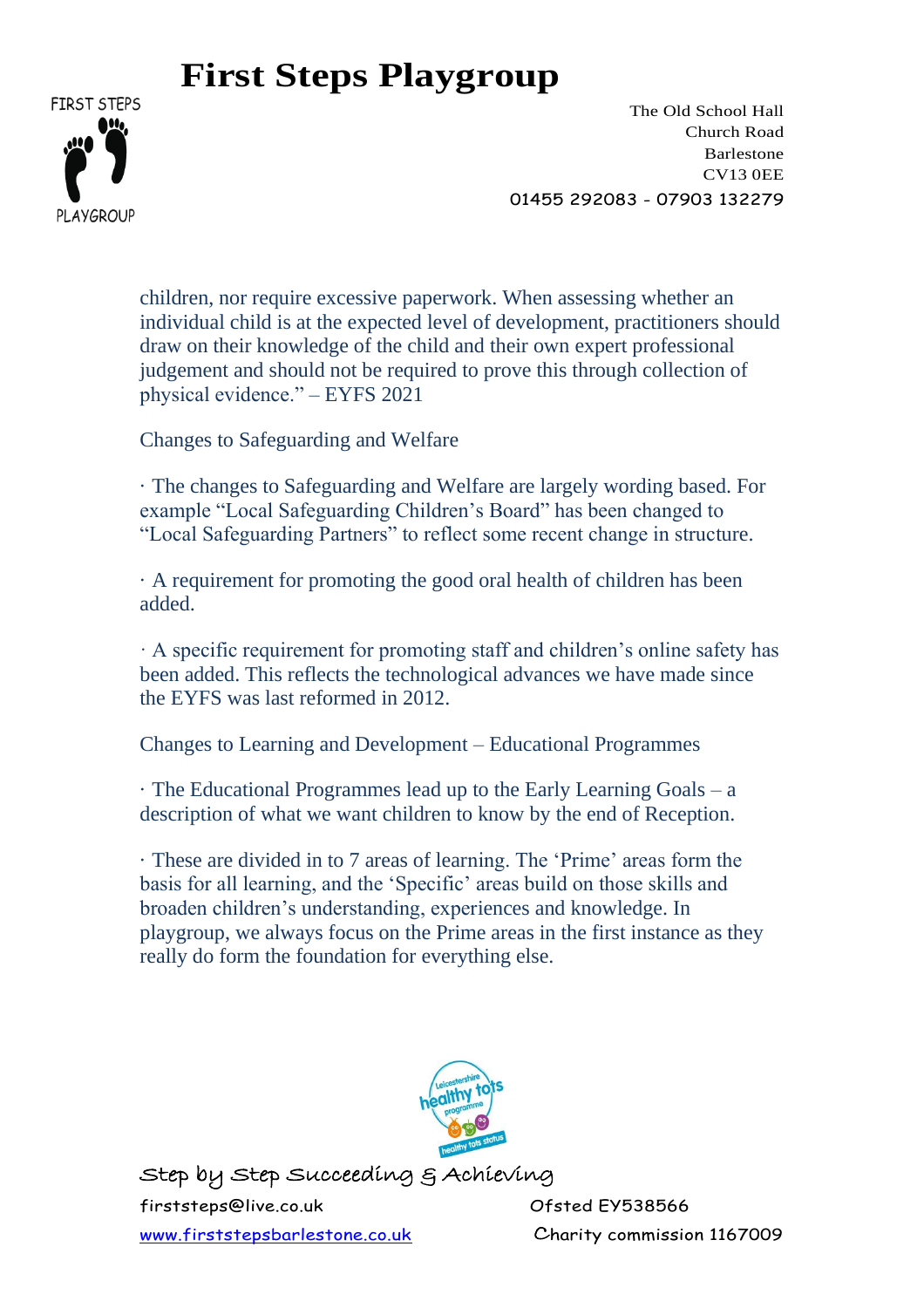

The Old School Hall Church Road Barlestone CV13 0EE 01455 292083 - 07903 132279

· The 7 areas are divided down in to 'aspects' (like subheadings).

New EYFS (2021)

Personal, Social, Emotional Development · Self Regulation · Managing Self · Building Relationships

Communication and Language · Listening, Attention and Understanding · Speaking

Physical Development · Gross Motor Skills · Fine Motor Skills

Specific Areas Specific Areas

Literacy · Comprehension · Word Reading · Writing

**Mathematics** 

Mathematics · Number · Numerical Patterns

Understanding the World · Past and Present · People, Culture and Communities · The Natural World

Expressive Arts and Design · Creating with Materials · Being Imaginative and Expressive

Please be aware that these headings are those of the Early Learning Goals for the end of Reception. In playgroup, we focus on learning the early skills that set children up to achieve these. For example, we build our gross and fine motor skills, mark making, excitement for learning, conversation skill, interest in books and print, strong sense of self and so on which eventually lead to mastery of reading, writing and all of the other fantastic things your



Step by Step Succeeding & Achieving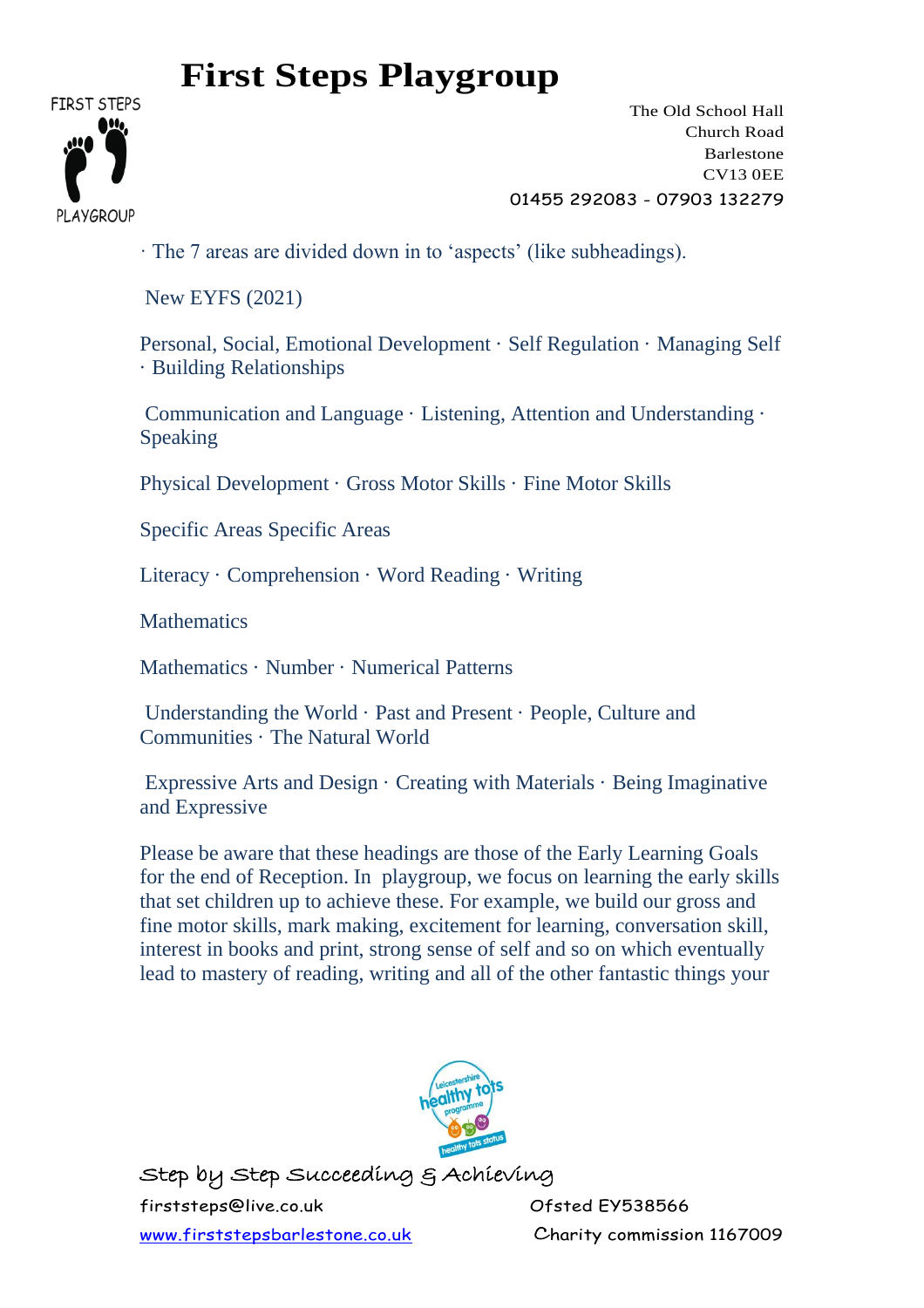

The Old School Hall Church Road Barlestone CV13 0EE 01455 292083 - 07903 132279

child will learn as they grow and develop. All of the learning we do here, and most of the learning in reception is through quality, active play. "Teaching in the early years should not be taken to imply a "top down" or formal way of working. It is a broad term that covers the many different ways in which adults help young children learn. It includes their interactions with children during planned and child-initiated play and activities. communicating and modelling language, showing, explaining, demonstrating, exploring ideas, encouraging, questioning, recalling, providing a narrative for what they are doing, facilitating and setting challenges"- Ofsted.

What does all of this mean at First Steps

"Assessment should not entail prolonged breaks from interaction with children, nor require excessive paperwork. When assessing whether an individual child is at the expected level of development, practitioners should draw on their knowledge of the child and their own expert professional judgement and should not be required to prove this through collection of physical evidence." – EYFS 2021

These changes and the removal of the requirement for a lot of evidence based tracking means that we are making some adjustments to the way we observe, assess and plan at Playgroup

The team here work hard to ensure they know your children extremely well, we observe their play, development and interests, we assess what they know and what we want them to learn and then we plan activities and provision which will extend their development and teach them something new or help to bed in the skill they are already mastering. All of these things are done by using our understanding of child development and our knowledge of your child as an individual person.



Step by Step Succeeding & Achieving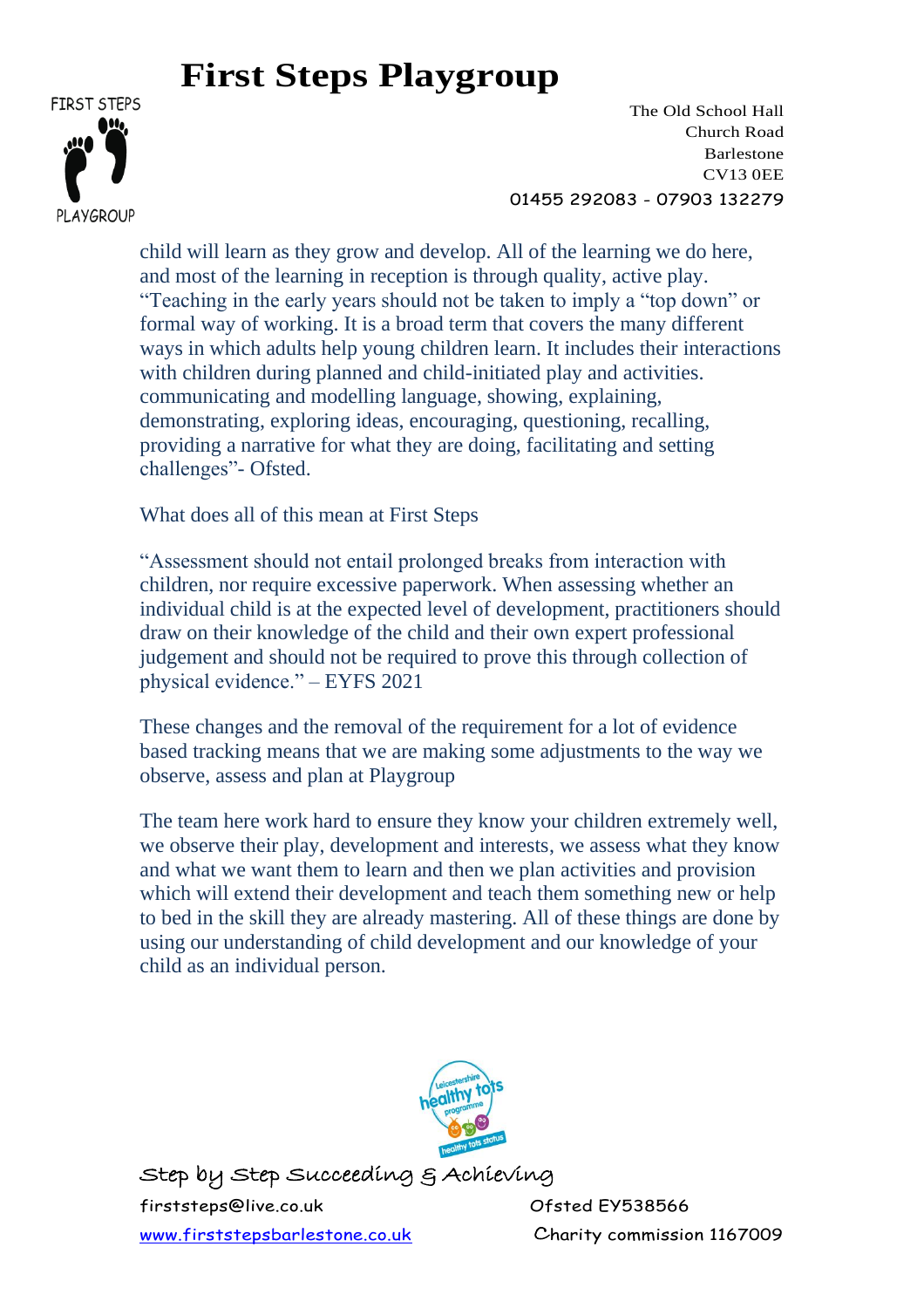

The Old School Hall Church Road Barlestone CV13 0EE 01455 292083 - 07903 132279

We have produced written observations which are sent to you through Tapestry or paper copies and are designed to help us 'track' the children's learning and development. These observations are lengthy, time consuming and require staff to spend lots of time away from doing what they do best every day. Up until now it has been a requirement for us to produce evidence based tracking. Now this requirement has been removed, we have decided to use our Practitioners' time more effectively. We will not be using Tapestry anymore as it is an additional cost we don't need any more.

We still want to keep parents up to date with their children's learning and development, and give you snapshots of their time at Playgroup, so we plan to offer the following from the Autumn Term.

We will still offer a parents evening both informal and formal over the year. We will have termly conversations either face to face or over the phone. We will share with you a summary of their achievements and what's next each tem with a few photos in a scrap book along the way.

This will tell you what we have been learning, what we've been enjoying, talk about their wellbeing and whether their development is as expected or if there is anything we need to work on. There are a number of non statutory guidance documents to help with this, we will be using Developments Matters and may use additional documents if they are of benefit to your child, such as if they have additional needs or are learning English as an additional language.

We will continue to complete the 2 Year Progress Check. This is a statutory progress check to be completed between 24 and 35 months.

We will ask you to complete an 'All About Me' and 'I can do' form on entry and each term a 'knowing me knowing you' form which will allow fully up



Step by Step Succeeding & Achieving